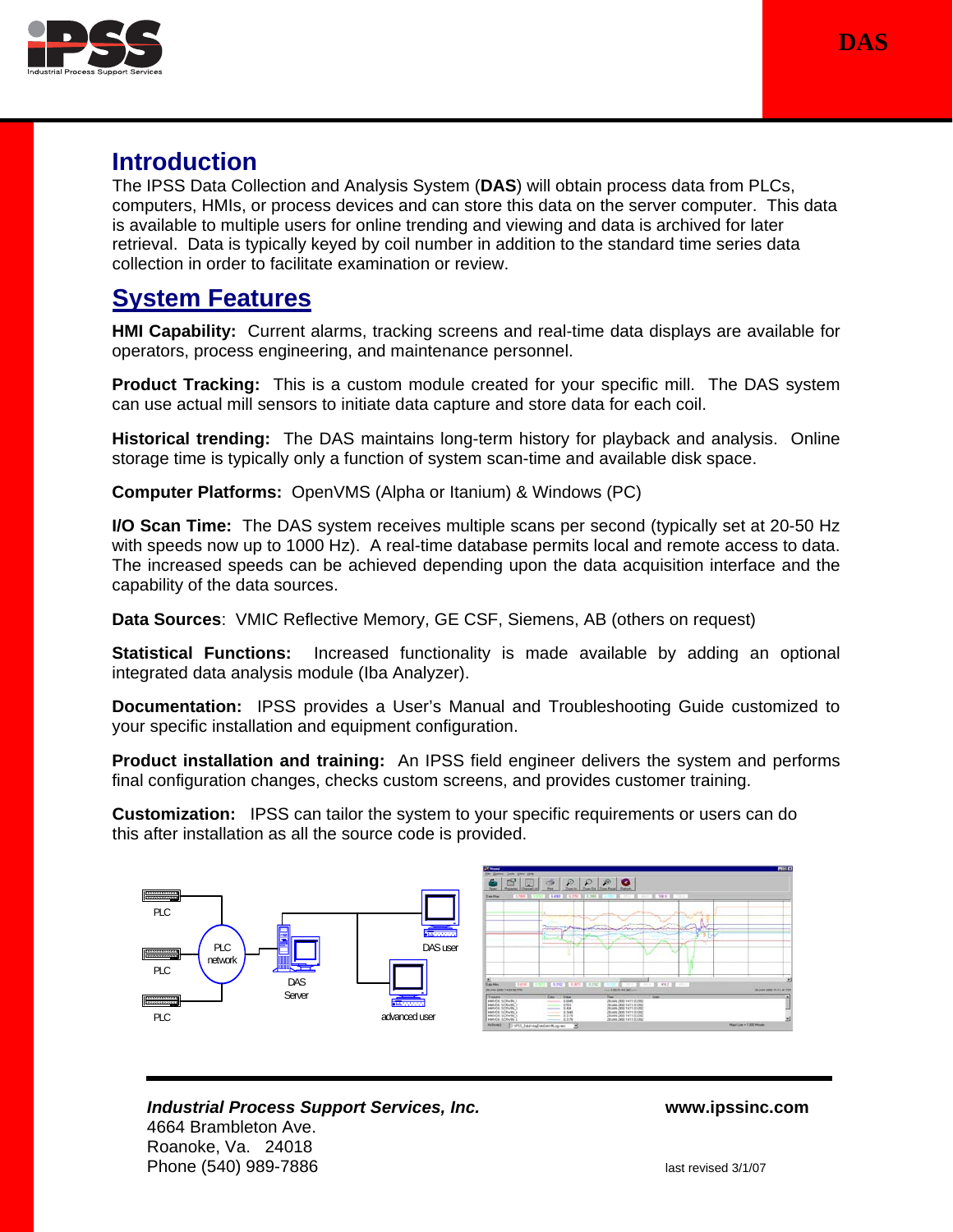**DAS**



## **Stored Data:**

**Piece Logs** – Data is stored to disk and saved using the piece number for the file name. Engineers and maintenance personnel will use these files to help solve product and process related problems (e.g., control system instability, cobble analysis, etc.). For each piece, the DAS will create "slow" and "fast" logs, where slow logs contain data collected at the slow rate (currently 50Hz) and the fast logs contain data collected at the fast rate (currently 1kHz).

**Continuous Logs** – A set of user-defined signals are collected continuously and stored to a circular log file (i.e., a fixed-length file). When the logging process comes to the end of the file, it will start overwriting the contents at the beginning of the file. This file will be used to help solve process-related problems.

**Demand Logs** – A set of user-defined signals are collected on-demand whenever a user clicks on the Start Demand Log button from the DAS' Trends screen. This is useful for solving unusual, chronic problems (e.g., hydraulic cylinder sticking).

# **Viewing Data:**

**Real-time data** - is viewed using HMI screens developed using Vdraw, part of the Vsystem product from Vista Control Systems, Inc. For ad-hoc data displays, the DAS provides an electronic version of an 8-channel chart recorder. Users may assign any one of the collected data points to one of the 8 pens. After assigning the desired data points, the user selects how to plot the data (on 1, 3, 6, or 8 different charts). Users may also develop custom screens using Vdraw that present specific data in the best possible way.

**Historical data** – can be viewed and analyzed with Vtrend, which allows the users to quickly and easily see stored data and perform some simple analysis (mean, min, max, standard deviation). Users can zoom in on any part of the displayed data.

**Statistical data** – can be viewed and analyzed using the IbaAnalyzer (a Vsystem module supplied by Iba GmbH). It permits users to perform complex analysis on collected data such as FFT, digital filtering, X Y plot, trig functions, etc.

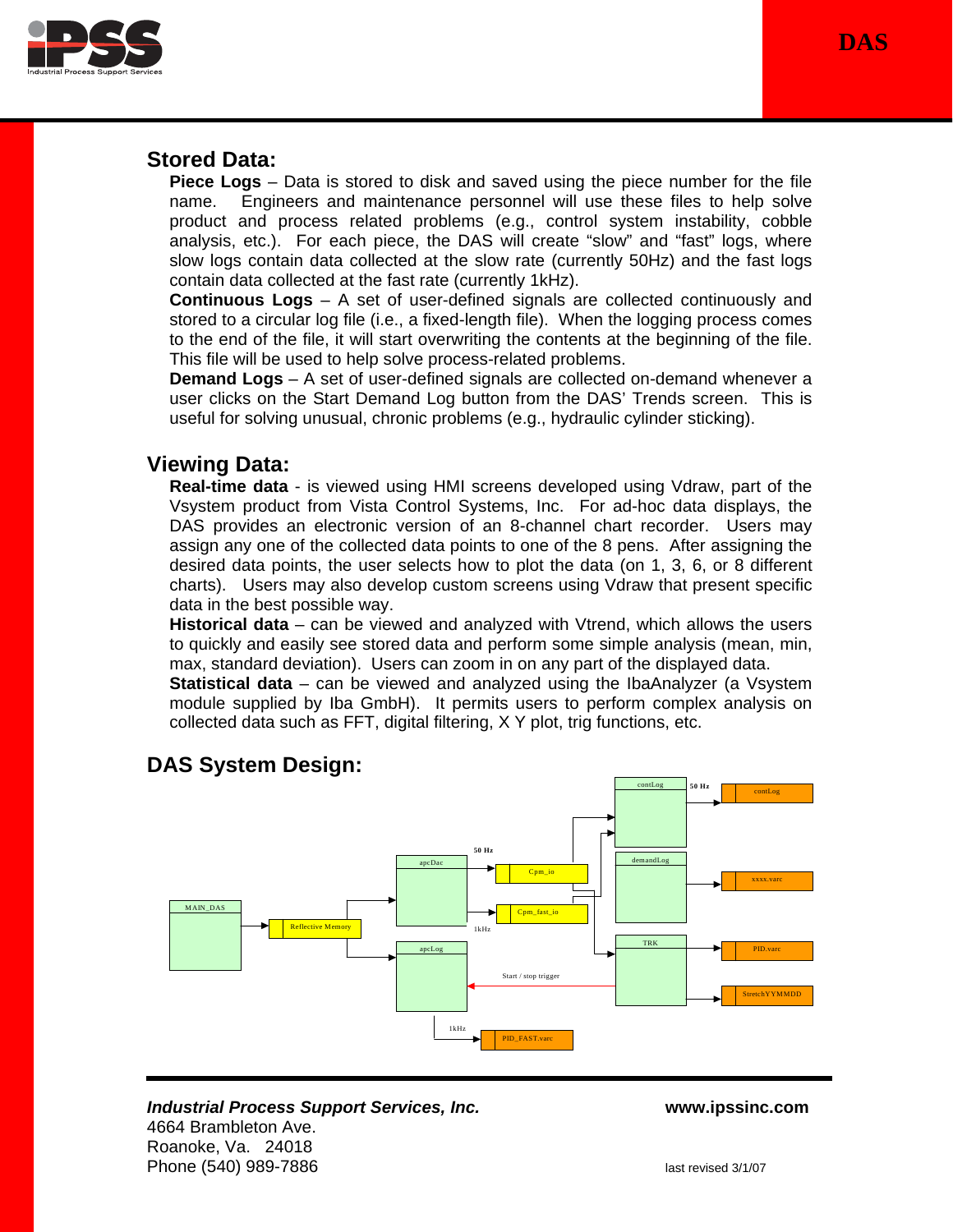

# **Sample DAS Screens:**

#### **Iba Screen**



### **Trends Menu**

| $\Box$ o $\times$<br>Data Analysis System<br><b>Real-Time Data Display</b><br>Tracking<br>Lvir Status<br>$\Rightarrow$<br>Home<br>Alarms<br>DAS Status<br>17-JAN-2001 13:46:12<br>Trends<br>Mill Status<br><b>STP</b> |                                                                                                            |
|-----------------------------------------------------------------------------------------------------------------------------------------------------------------------------------------------------------------------|------------------------------------------------------------------------------------------------------------|
| <b>Available Signals</b>                                                                                                                                                                                              | <b>Signals to Graph</b><br>Pen 1                                                                           |
| Leveler Signals V                                                                                                                                                                                                     | Pen <sub>2</sub>                                                                                           |
| Mill Signals                                                                                                                                                                                                          | Pen 3<br>Pen 4                                                                                             |
|                                                                                                                                                                                                                       | Pen 5<br>Pen 6                                                                                             |
|                                                                                                                                                                                                                       | Pen 7                                                                                                      |
|                                                                                                                                                                                                                       | Pen 8                                                                                                      |
| Mill Area Demand Logging Options<br>Log File Name<br>RollChange                                                                                                                                                       | <b>Graphing Options</b><br>Graph on 3 Charts<br>Graph on 1 Chart<br>Graph on 6 Charts<br>Graph on 8 Charts |
| START Demand Logging<br>STOP Demand Logging                                                                                                                                                                           | Clear Pens                                                                                                 |
|                                                                                                                                                                                                                       |                                                                                                            |